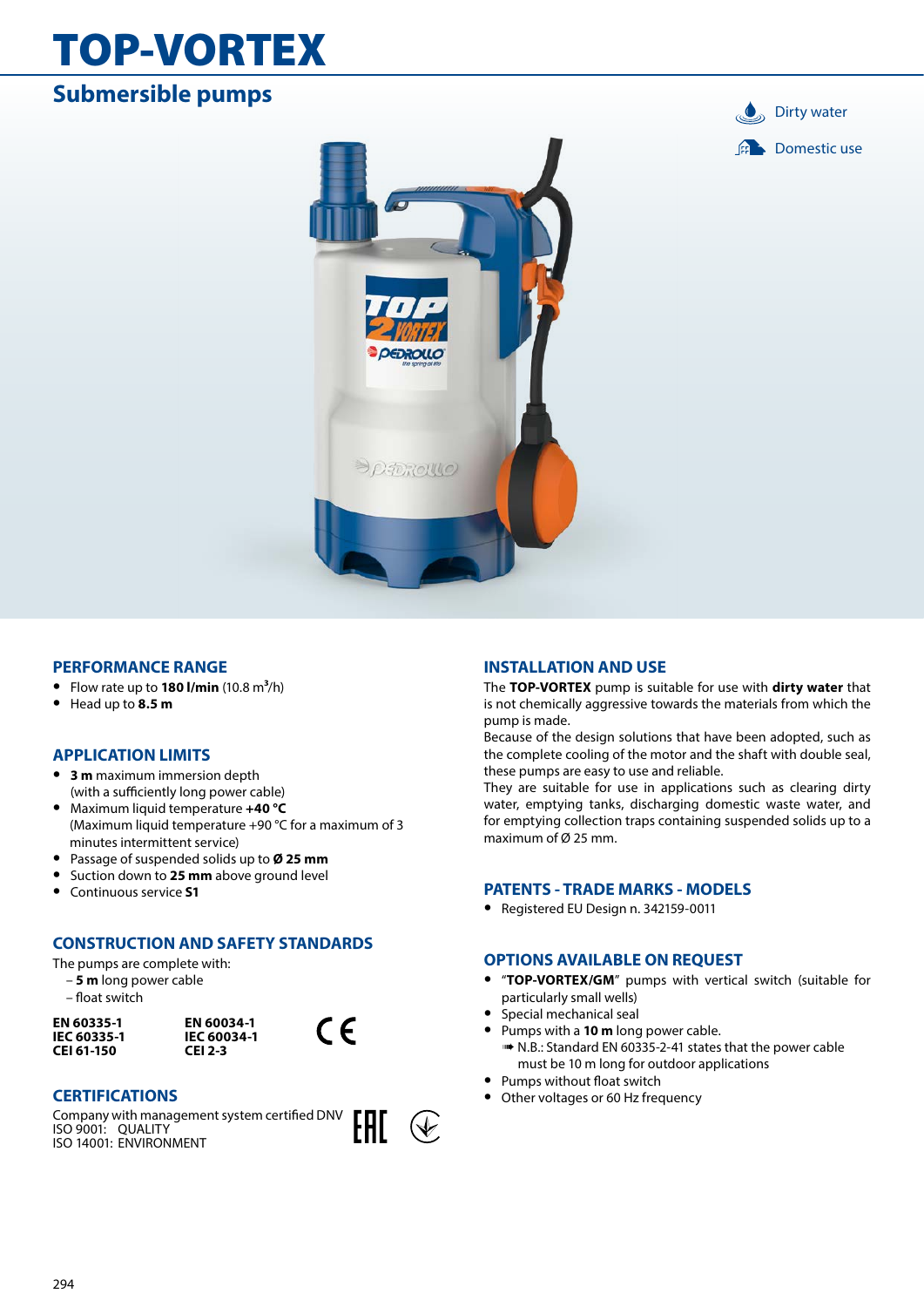

## **CHARACTERISTIC CURVES AND PERFORMANCE DATA 50 Hz n= 2900 min-1**



| <b>MODEL</b>          |      | POWER (P2) | $m^3/h$    | 0   | 1.2 | 2.4 | 3.6 | 4.8 | 6.0 | 7.2 | 8.4 | 9.6 | 10.8 |
|-----------------------|------|------------|------------|-----|-----|-----|-----|-----|-----|-----|-----|-----|------|
| Single-phase          | kW   | <b>HP</b>  | Ο<br>l/min | 0   | 20  | 40  | 60  | 80  | 100 | 120 | 140 | 160 | 180  |
| <b>TOP 2 - VORTEX</b> | 0.37 | 0.50       |            |     | 6.5 | 6   | 5.4 | 4.8 | 4.2 | 3.5 | 2.9 | 2.2 | 1.5  |
| <b>TOP 3 - VORTEX</b> | 0.55 | 0.75       | H metres   | 8.5 | 8   | 7.4 | 6.8 | 6.1 | 5.5 | 4.7 | 4   | 3.2 | 2.5  |

**Q** = Flow rate **H** = Total manometric head Tolerance of characteristic curves in compliance with EN ISO 9906 Grade 3B.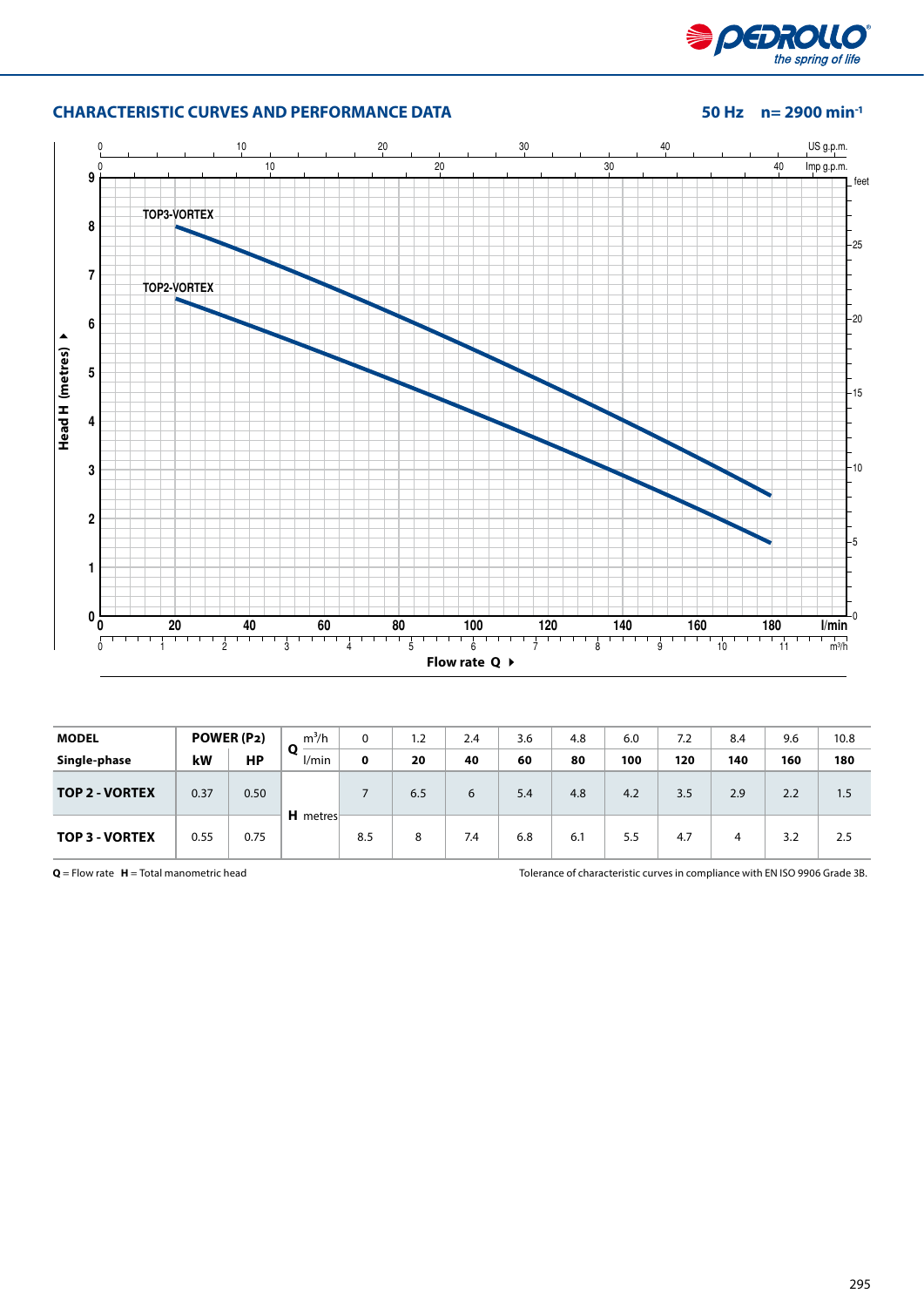# TOP-VORTEX

|                | <b>POS. COMPONENT</b>                         |                          | <b>CONSTRUCTION CHARACTERISTICS</b> |                  |            |  |  |
|----------------|-----------------------------------------------|--------------------------|-------------------------------------|------------------|------------|--|--|
| 1              | <b>PUMP BODY</b>                              |                          | Technopolymer                       |                  |            |  |  |
| $\overline{2}$ | <b>SUCTION FILTER</b>                         |                          | Technopolymer                       |                  |            |  |  |
| 3              | <b>SUCTION PLATE</b>                          |                          | Technopolymer                       |                  |            |  |  |
| 4              | <b>DIFFUSER</b>                               |                          | Technopolymer                       |                  |            |  |  |
| 5              | <b>IMPELLER</b>                               |                          | Technopolymer VORTEX type           |                  |            |  |  |
| 6              | <b>MOTOR CASING</b>                           |                          | Stainless steel AISI 304            |                  |            |  |  |
| $\overline{ }$ | <b>MOTOR CASING PLATE</b>                     |                          | Stainless steel AISI 304            |                  |            |  |  |
| 8              | <b>MOTOR SHAFT</b>                            |                          | Stainless steel EN 10088-3 - 1.4104 |                  |            |  |  |
| 9              | <b>SHAFT WITH DOUBLE SEAL AND OIL CHAMBER</b> |                          |                                     |                  |            |  |  |
|                | <b>Seal</b>                                   | <b>Shaft</b>             |                                     | <b>Materials</b> |            |  |  |
|                | <b>Model</b>                                  | <b>Diameter</b>          | Stationary ring                     | Rotational ring  | Elastomer  |  |  |
|                | <b>STA-12R</b>                                | $Ø$ 12 mm                | Ceramic                             | Graphite         | <b>NBR</b> |  |  |
| 10             | <b>LIP SEAL</b>                               | $Ø$ 12 x $Ø$ 19 x H 5 mm |                                     |                  |            |  |  |
| 11             | <b>BEARINGS</b>                               | 6201 ZZ / 6201 ZZ        |                                     |                  |            |  |  |

### **CAPACITOR**

| Pump                  | Capacitance       |                            |
|-----------------------|-------------------|----------------------------|
| Single-phase          | (230 V or 240 V)  | (110V)                     |
| TOP 2 - VORTEX        | 10 $\mu$ F 450 VL | 16 $\mu$ F - 250 VL        |
| <b>TOP 3 - VORTEX</b> | 14 $\mu$ F 450 VL | <b>16</b> $\mu$ F - 250 VL |

### **ELECTRIC MOTOR**

**TOP-VORTEX**: single-phase 230 V - 50 Hz with thermal overload protector incorporated into the winding.

- Insulation: class F
- Protection: IP X8

## **HANDLE ASSEMBLY** (resin sealed)

Complete with:

- **5 metres** long "H07 RN-F" power cable with Schuko plug
- Float switch
	- (Vertical float switch in the GM versions)

## **HOSE CONNECTOR WITH RING NUT**

Hose connection **Ø 35** mm